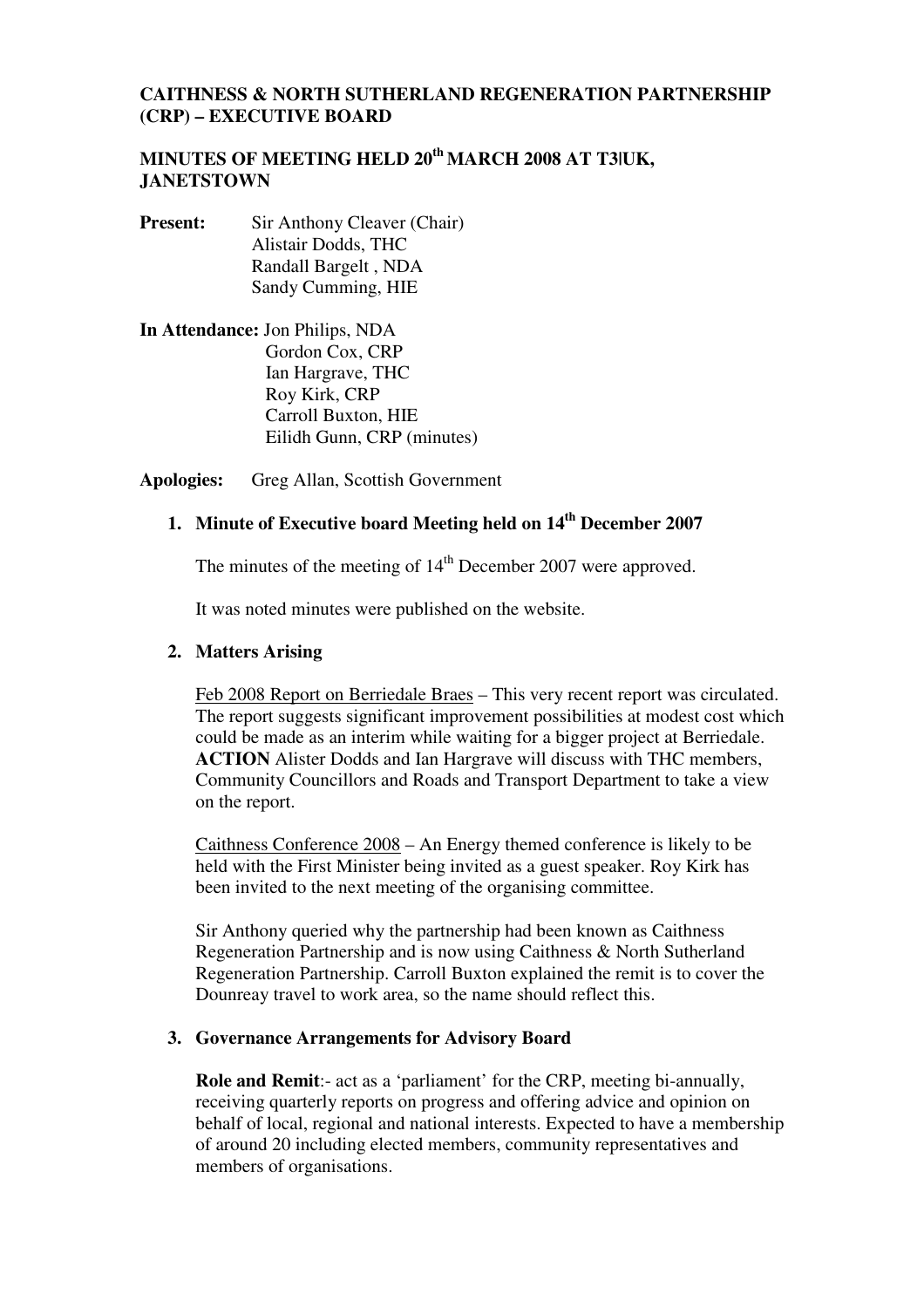Agreed 4 members will be Councillors including THC Convener who would be chair. **ACTION** Ian Hargrave to convene a meeting with the 4 members and local organisations to take forward advisory board. First meeting of Advisory Board expected in May.

#### **4. Permanent Programme Manager**

Applications have been received and are to be shortlisted shortly, hopefully followed very swiftly by selection of suitable candidate. Interviews will be conducted by Ian Hargrave, Randall Bargelt, Carroll Buxton and possibly Sir Anthony if time allows.

John Thurso has expressed concern over a gap between the Interim and Permanent Programme Manager, it is hoped to keep this gap to a minimum.

**ACTION** Ian Hargrave to take forward recruitment process.

# **5. National Nuclear Archive**

Welcomed the announcement of the £8 million investment for the county and the high skilled jobs it will bring. Also hope to encourage spin off archives not related to the nuclear industry.

# **6. Update from Programme Manager**

Confirmed Action Plan – Snapshot 1 was released to press December 07.

Snapshot 2 reviewed and confirmed. Noted the plan contains some 50 actions. Sir Anthony suggested a revised format with prioritisation of actions not complete and removal of items deemed 'core' business of partners for snapshot 3. **ACTION** Permanent Programme Manager. The Advisory Board will also wish to comment on the Action Plan.

# **7. Update from inward Investment Executive**

Energy – Welcomed the appointment of Louise Smith who is well known and respected within the county. Given the significance of marine energy it was **AGREED** that Energy should be a separate item on agenda. Also **AGREED** to invite Louise Smith to make a presentation, followed by discussion and agreement on key actions etc. **ACTION** Roy Kirk to inform Louise Smith.

The Caithness Energy Alliance conference on  $6<sup>th</sup>$  Feb at which the first Minister spoke about the Pentland Firth generated a positive profile. Also in February, fifteen companies from various countries visited the area, these visits are being followed up. Further similar visits expected in May and September, helping to improve awareness and possible inward investment to the area.

Tourism – Working on plans for John O' Groats, Castletown and Wick. These developments are likely to be led by the private sector.

Service sector – It is expected a positive announcement for the county will be made soon.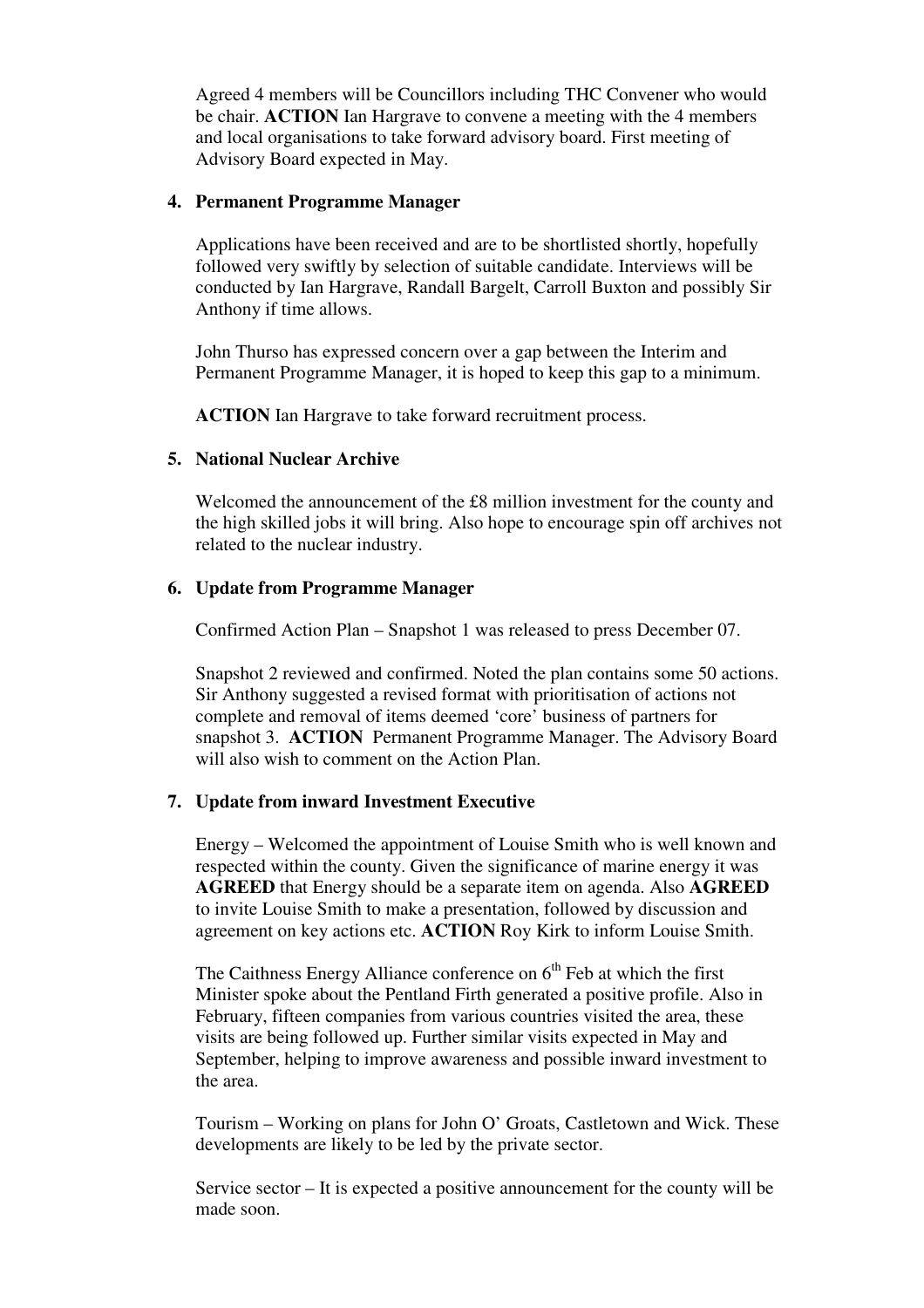## **8. Press and PR**

Recent press releases reviewed, in particular the number of stories on John O Groats and the Nuclear Archive. The importance of having the press staff in the individual partners working together was noted.

#### **9. Any other business**

The Board recorded their appreciation of the excellent contributions made by Carroll Buxton, HIE Area Director who is taking up a new appointment with HIE, and also Gordon Cox, Interim Programme Manager who is leaving HIE at the end of March.

Date of next meeting – June 2008.